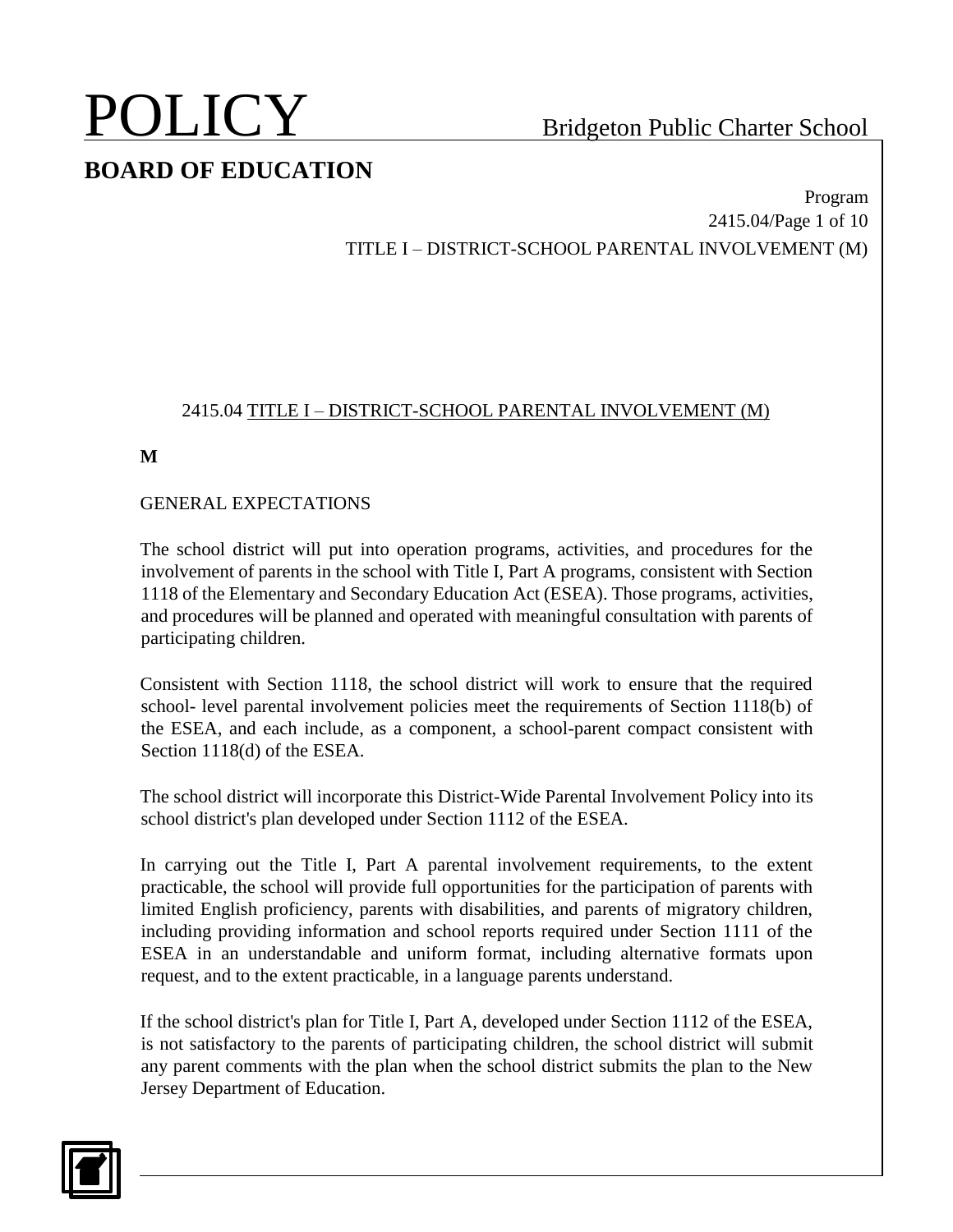Program 2415.04/Page 2 of 10 TITLE I – DISTRICT-SCHOOL PARENTAL INVOLVEMENT (M)

In the event the school district is required to reserve and spend at least one percent of the district's Title I, Part A allocation, the school district will involve the parents of children served in Title I, Part A schools in decisions about how these funds will be spent and will ensure that not less than ninety-five percent of the one percent reserved goes directly to the school.

The school district will be governed by the following statutory definition of parental involvement, and expects the Title I school will carry out programs, activities, and procedures in accordance with this definition:

Parental involvement means the participation of parents in regular, two-way, and meaningful communication involving pupil academic learning and other school activities, including ensuring-

- 1. That parents play an integral role in assisting their child's learning;
- 2. That parents are encouraged to be actively involved in their child's education at school;
- 3. That parents are full partners in their child's education and are included, as appropriate, in decision-making and on advisory committees to assist in the education of their child; and
- 4. The carrying out of other activities, such as those described in Section 1118 of the ESEA.

In the event the State of New Jersey or the New Jersey Department of Education has a Parental Information and ResourceCenter, the school district will inform parents and parental organizations of its purpose and existence.

DESCRIPTION OF HOW THE SCHOOL DISTRICT WILL IMPLEMENT REQUIRED DISTRICT-WIDE PARENTAL INVOLVEMENT POLICY **COMPONENTS** 

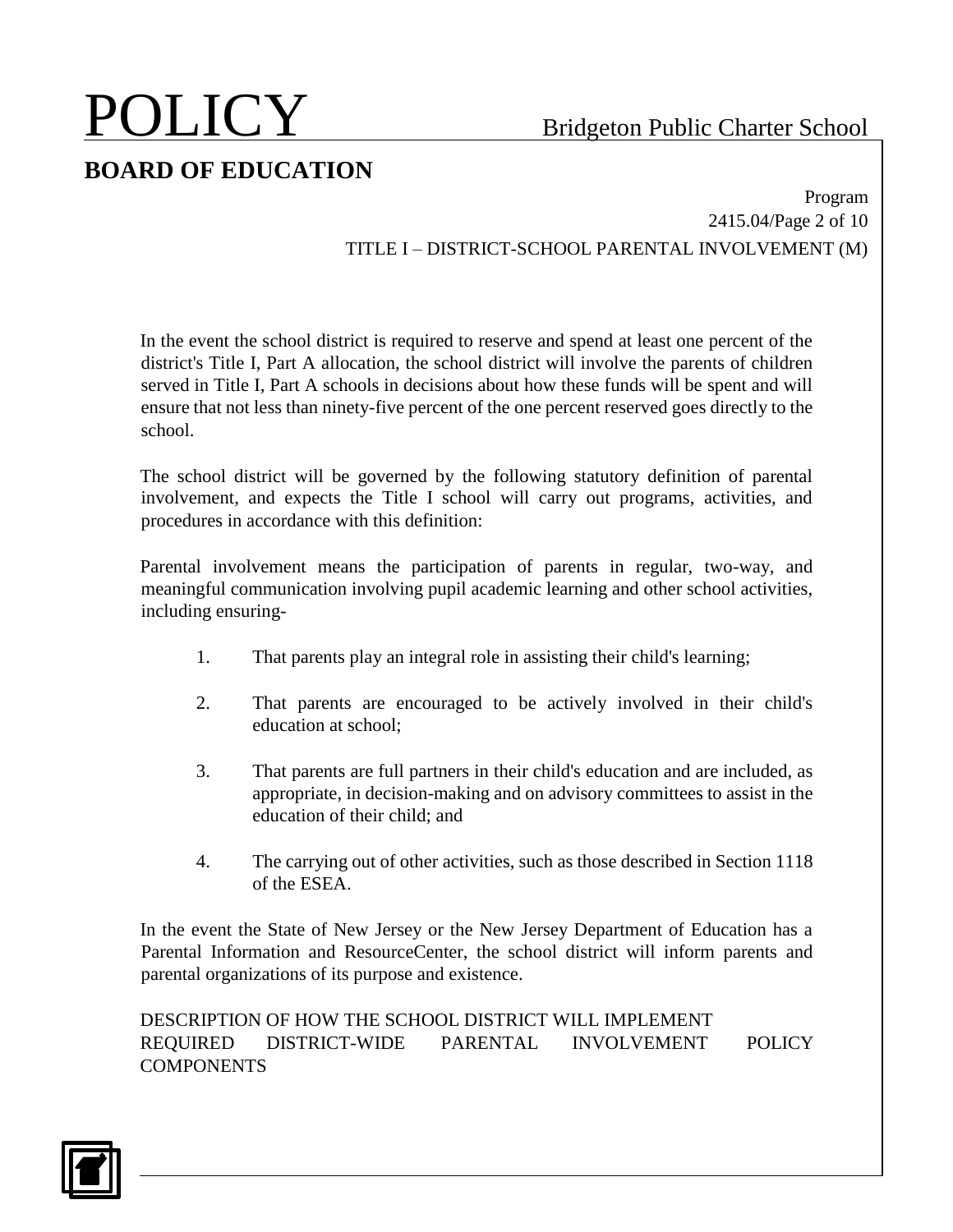Program 2415.04/Page 3 of 10 TITLE I – DISTRICT-SCHOOL PARENTAL INVOLVEMENT (M)

Below is a description of how the district will implement or accomplish each of the following components outlined below (Section  $1118(a)(2)$ , ESEA):

- 1. The district will take the following actions to involve parents in the joint development of its district-wide parental involvement plan under Section 1112 of the ESEA:
	- a. Convene an annual meeting, at a convenient time, to which all parents of participating pupils shall be invited and encouraged to attend, to inform parents of their school's participation and the requirements of the Policy and the right of the parents to be involved;
	- b. Offer a flexible number of meetings, such as meetings in the morning or evening, and may provide, with Title I funds, transportation, child care, or home visits, as such services relate to parental involvement; and
	- c. Involve parents, in an organized, ongoing, and timely way, in the planning, review, and improvement of programs, including the planning, review, and improvement of the school parental involvement policy and the joint development of the school-wide program plan under NCLB, §1114(b)(2).
- 2. Provide parents of participating pupils:
	- a. Timely information about programs required by NCLB, § 1118;
	- b. A description and explanation of the curriculum in use at the school, the forms of academic assessment used to measure student progress, and the proficiency levels students are expected to meet; and
	- c. If requested by parents, opportunities for regular meetings to formulate suggestions and to participate, as appropriate, in decisions relating to the education of their children, and respond to any such suggestions as soon as practicably possible.

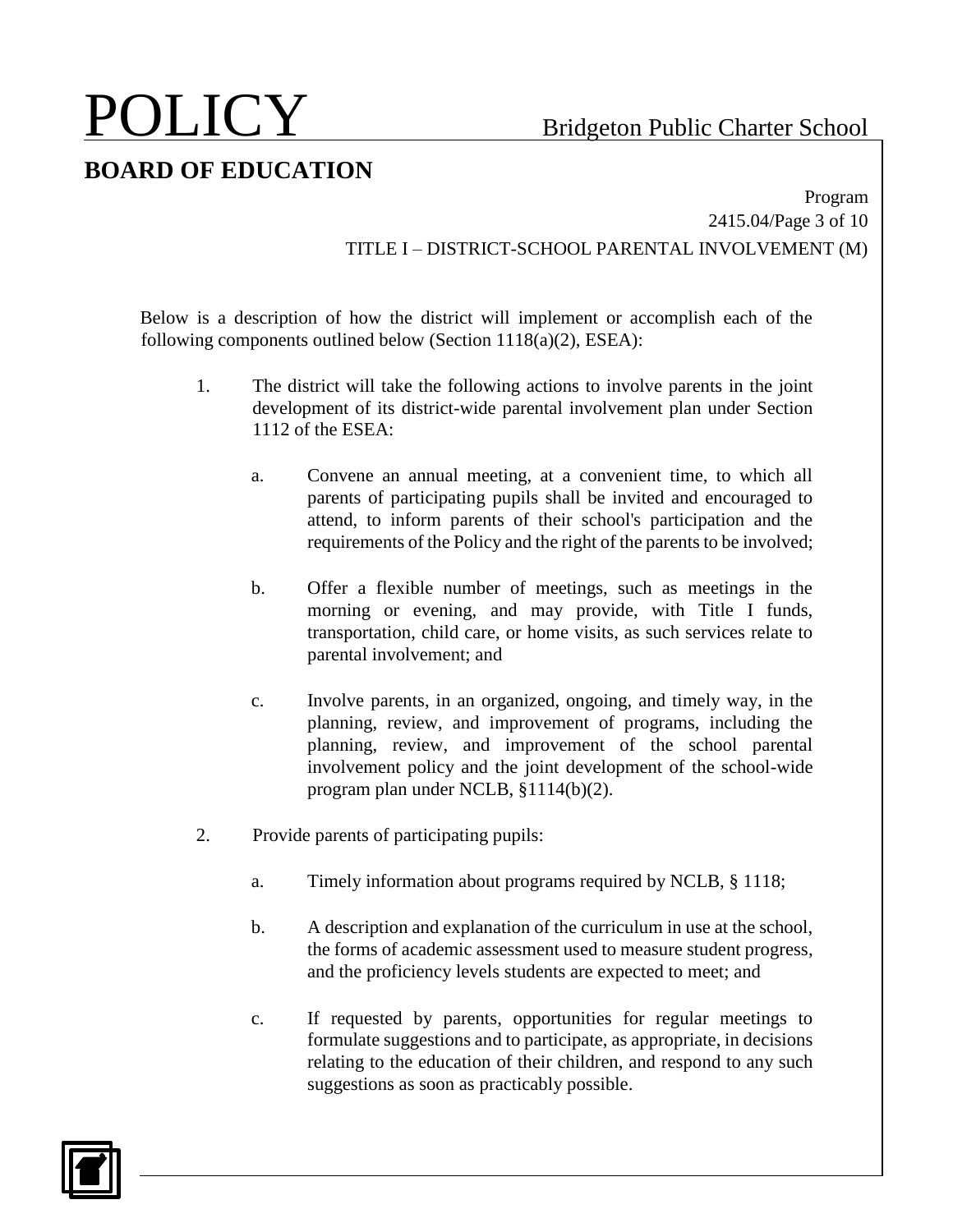Program 2415.04/Page 4 of 10 TITLE I – DISTRICT-SCHOOL PARENTAL INVOLVEMENT (M)

- 3. The district will provide the following necessary coordination, technical assistance, and other support to assist the Title I, Part A school in planning and implementing effective parental involvement activities to improve pupil academic achievement and school performance:
	- a. May arrange school meetings at a variety of times, or conduct inhome conferences between teachers or other educators, who work directly with participating children, with parents who are unable to attend such conferences at school, in order to maximize parental involvement and participation;
	- b. May adopt and implement model approaches to improving parental involvement;
	- c. May establish a district-wide parent advisory council to provide advice on all matters related to parental involvement in Title I programs;
	- d. May develop appropriate roles for community-based organizations and businesses in parent involvement activities; and
	- e. Shall provide such other reasonable support for parental involvement activities under this Policy as parents may request.
- 4. The school district will coordinate and integrate parental involvement strategies in Part A with parental involvement strategies under the following other programs: (Insert programs, such as: Head Start, Reading First, Early Reading First, Even Start, Parents As Teachers, Home Instruction Program for Preschool Youngsters, and Stateoperated preschool programs), by:
	- a. Shall, to the extent feasible and appropriate, coordinate and integrate parent involvement programs and activities with Head Start, Reading First, Early Reading First, Even Start, the Home Instruction Programs for Preschool Youngsters, the Parents as Teachers Program, and public preschool and other programs, and conduct

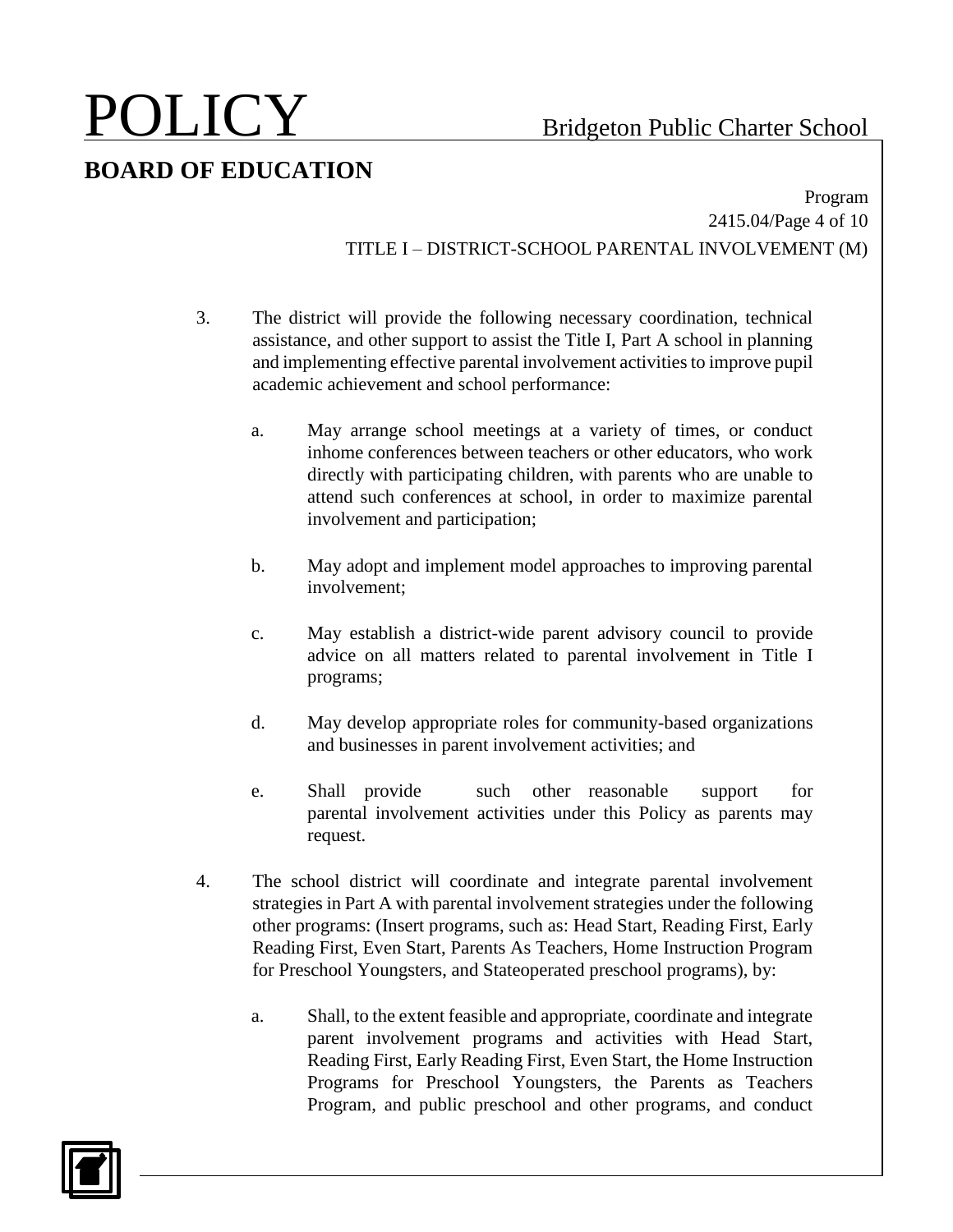Program 2415.04/Page 5 of 10 TITLE I – DISTRICT-SCHOOL PARENTAL INVOLVEMENT (M)

other activities, such as parent resource centers, that encourage and support parents to more fully participate in the education of their children;

- b. Shall ensure that information related to school and parent programs, meetings, and other activities is sent to the parents of participating children in a format and, to the extend practicable, in a language the parents can understand; and
- c. May involve parents in the development of training for teachers, Principals, and other educators to improve the effectiveness of such training.
- 5. The school district will take the following actions to conduct, with the involvement of parents, an annual evaluation of the content and effectiveness of this Parental Involvement Policy in improving the quality of the Title I, Part A school. The evaluation will include identifying barriers to greater participation by parents in parental involvement activities (with particular attention to

parents who are economically disadvantaged, are disabled, have limited English proficiency, have limited literacy, or are of any racial or ethnic minority background). The school district will use the findings of the evaluation about its Parental Involvement Policy and activities to design strategies for more effective parental involvement, and to revise, if necessary (and with the involvement of parents) its parental involvement policies.

(List actions, such as describing how the evaluation will be conducted, identifying who will be responsible for conducting it, and explaining what role parents will play):

a. May provide necessary literacy training from Title l funds if the school district has exhausted all other reasonably available sources of funding for such training;

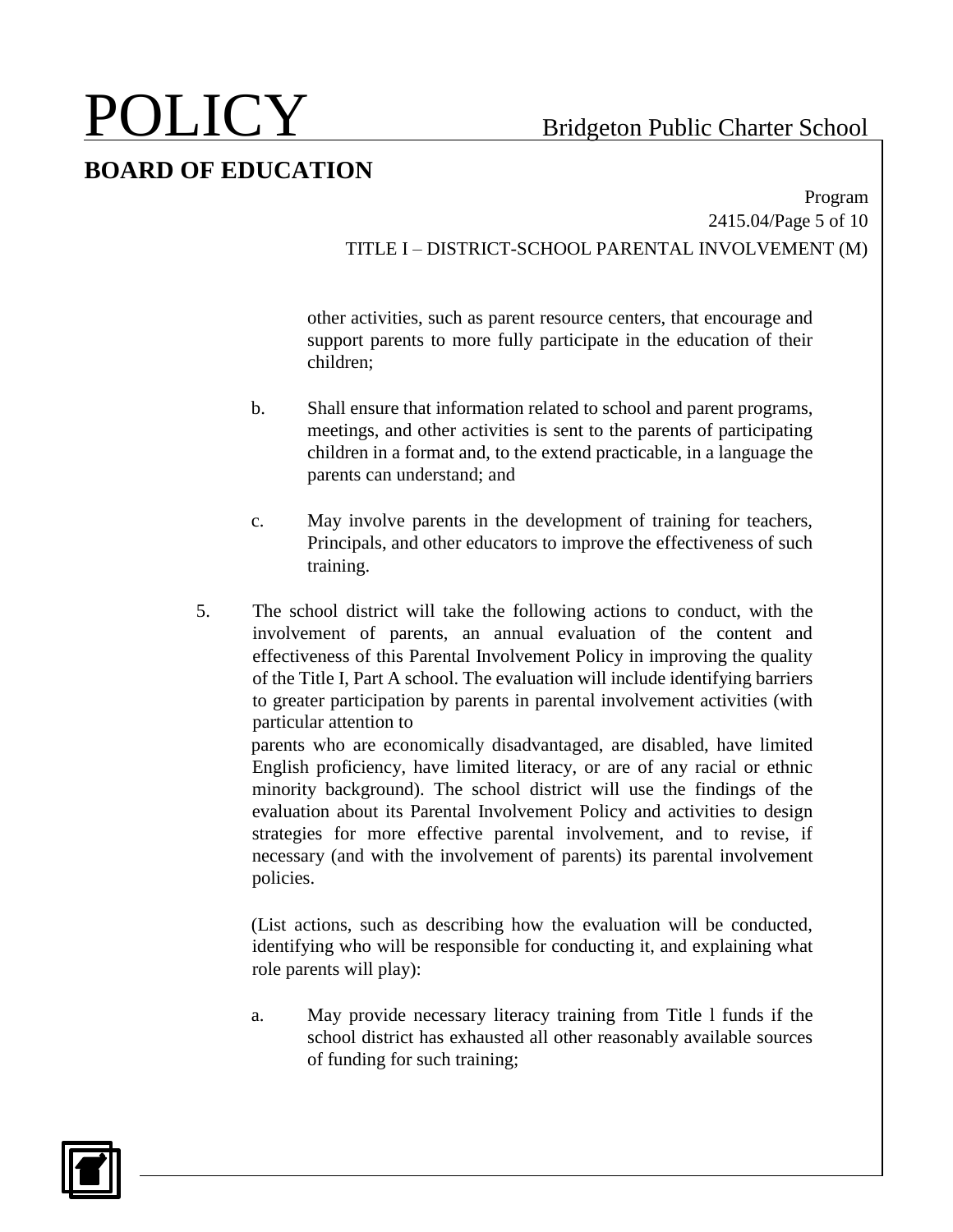Program 2415.04/Page 6 of 10 TITLE I – DISTRICT-SCHOOL PARENTAL INVOLVEMENT (M)

- b. May pay reasonable and necessary expenses associated with local parental involvement activities, including transportation and child care costs, to enable parents to participate in school-related meetings and training sessions; and
- c. May train parents to enhance the involvement of other parents.

The school district will build the school's and parent's capacity for strong parental involvement, in order to ensure effective involvement of parents and to support a partnership among the school involved, parents, and the community to improve pupil academic achievement, through the following activities specifically described below:

- 1. The school district will, with the assistance of its Title I, Part A school, provide assistance to parents of children served by the school district or school, as appropriate, in understanding topics such as the following, by undertaking the actions described below:
	- New Jersey's academic content standards;
	- New Jersey's pupil academic achievement standards;
	- The New Jersey and local academic assessments including alternate assessments;
	- The requirements of Part A;
	- How to monitor their child's progress; and
	- How to work with educators.

(List activities, such as workshops, conferences, classes, both in-State and out-of-State, including any equipment or other materials that may be necessary to ensure success.)

a. Back to School Nights

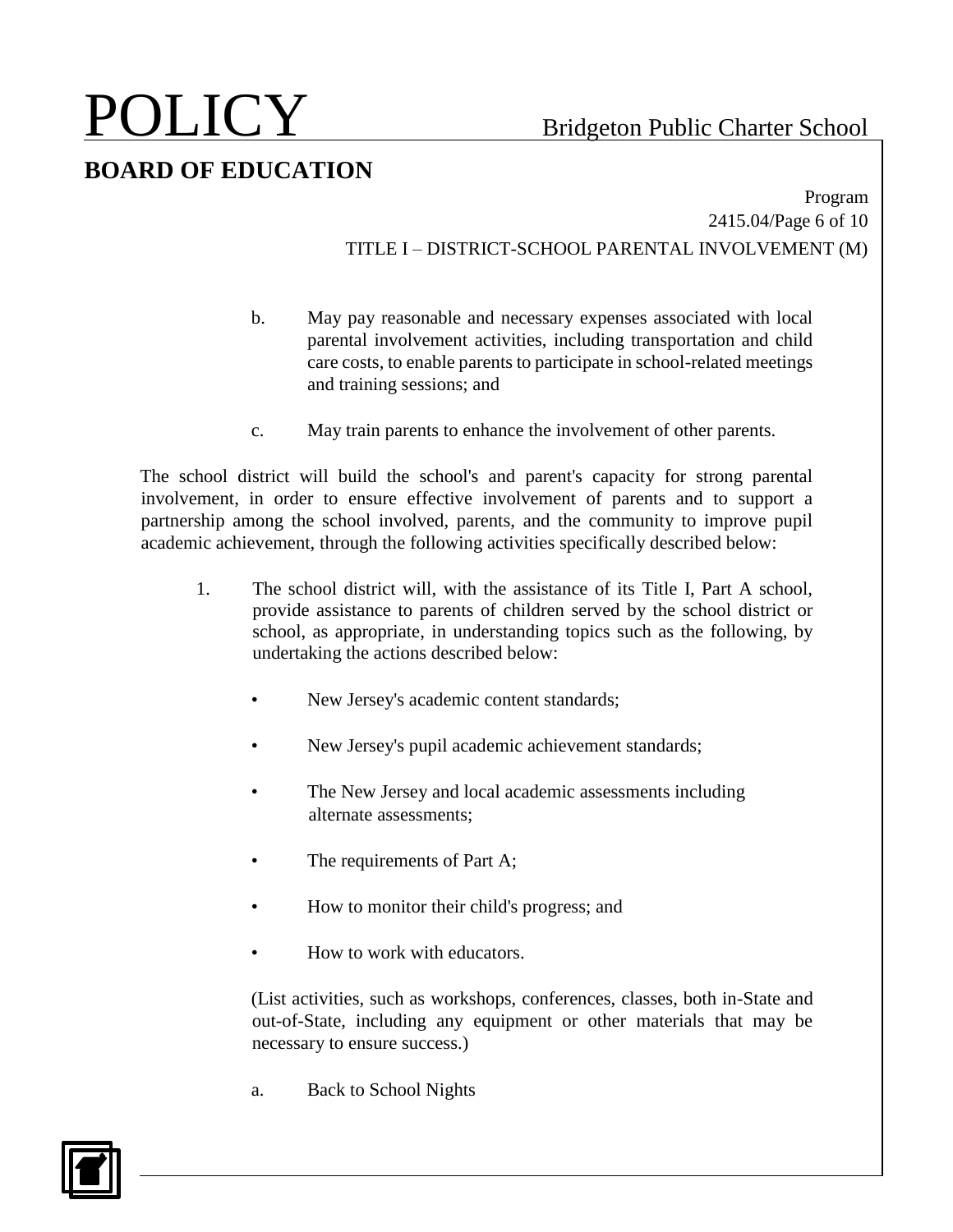Program 2415.04/Page 7 of 10 TITLE I – DISTRICT-SCHOOL PARENTAL INVOLVEMENT (M)

- b. PTA Meetings
- c. Parental Conferences/Scheduled and as needed/requested
- 2. The school district will, with the assistance of the school, provide materials and training to help parents work with their children to improve their children's academic achievement, such as literacy training, and using technology, as appropriate, to foster parental involvement, by:
	- a. Parental Conferences
	- b. Technology Presentations
	- c. Guest Presenters as Needed
- 3. The school district will, with the assistance of the school and parents, educate its teachers, pupil services personnel, the Principal and other staff in how to reach out to, communicate with, and work with parents as equal partners in the value and utility of contributions of parents, and in how to implement and coordinate parent programs and build ties between parents and the school, by:
	- a. Providing assistance to parents of pupils served by the school in understanding such topics as the State's academic content standards and State student academic achievement standards, State and local academic assessments, the requirements of this Policy, and how to monitor a child's progress and work with educators to improve the achievement of their children;
	- b. Providing materials and training to help parents to work with their children to improve their children's achievement, such as literacy training and using technology, as appropriate, to foster parental involvement; and

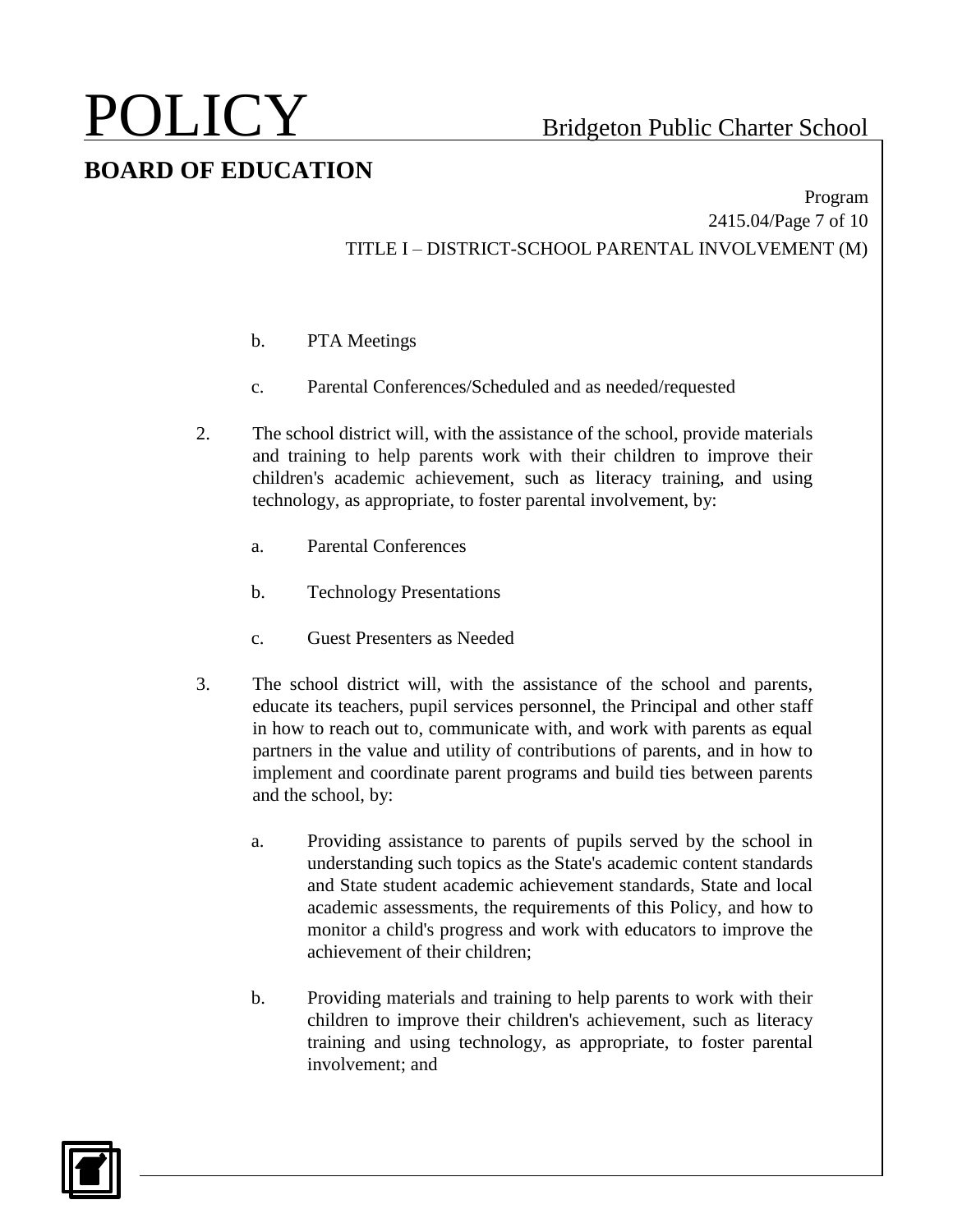Program 2415.04/Page 8 of 10 TITLE I – DISTRICT-SCHOOL PARENTAL INVOLVEMENT (M)

- c. Educating teachers, pupil services personnel, Building Principals, and other staff, with the assistance of parents, in the value and utility of contributions of parents, and in how to reach out to, communicate with, and work with parents as equal partners, implement and coordinate parent programs, and build ties between parents and the school.
- 4. The school district will, to the extent feasible and appropriate, coordinate and integrate parental involvement programs and activities with Head Start, Reading First, Early Reading First, Even Start, Home Instruction Programs for Preschool Youngsters, the Parents as Teachers Program, and public preschool and other programs, and conduct other activities, such as parent resource centers, that encourage and support parents in fully participating in the education of their children, by:
	- a. Participating in conferences at least annually;
	- b. Discussing student compact;
	- c. Frequent student progress reports; and
	- d. Reasonable access to staff.
- 5. The school district will take the following actions to ensure that information related to the school and parent programs, meetings, and other activities, is sent to the parents of participating children in an understandable and uniform format, including alternative formats upon request, and, to the extent practicable, in a language the parents can understand:
	- a. In carrying out the parental involvement requirements of NCLB, §1118 and this Policy, the school and school district, to the extent practicable, shall provide full opportunities for the participation of parents with limited English proficiency, parents with disabilities, and parents of migratory children, to include providing information and school reports required under NCLB, § 11 1 in a format and, to the extent practicable, in a language such parents understand.

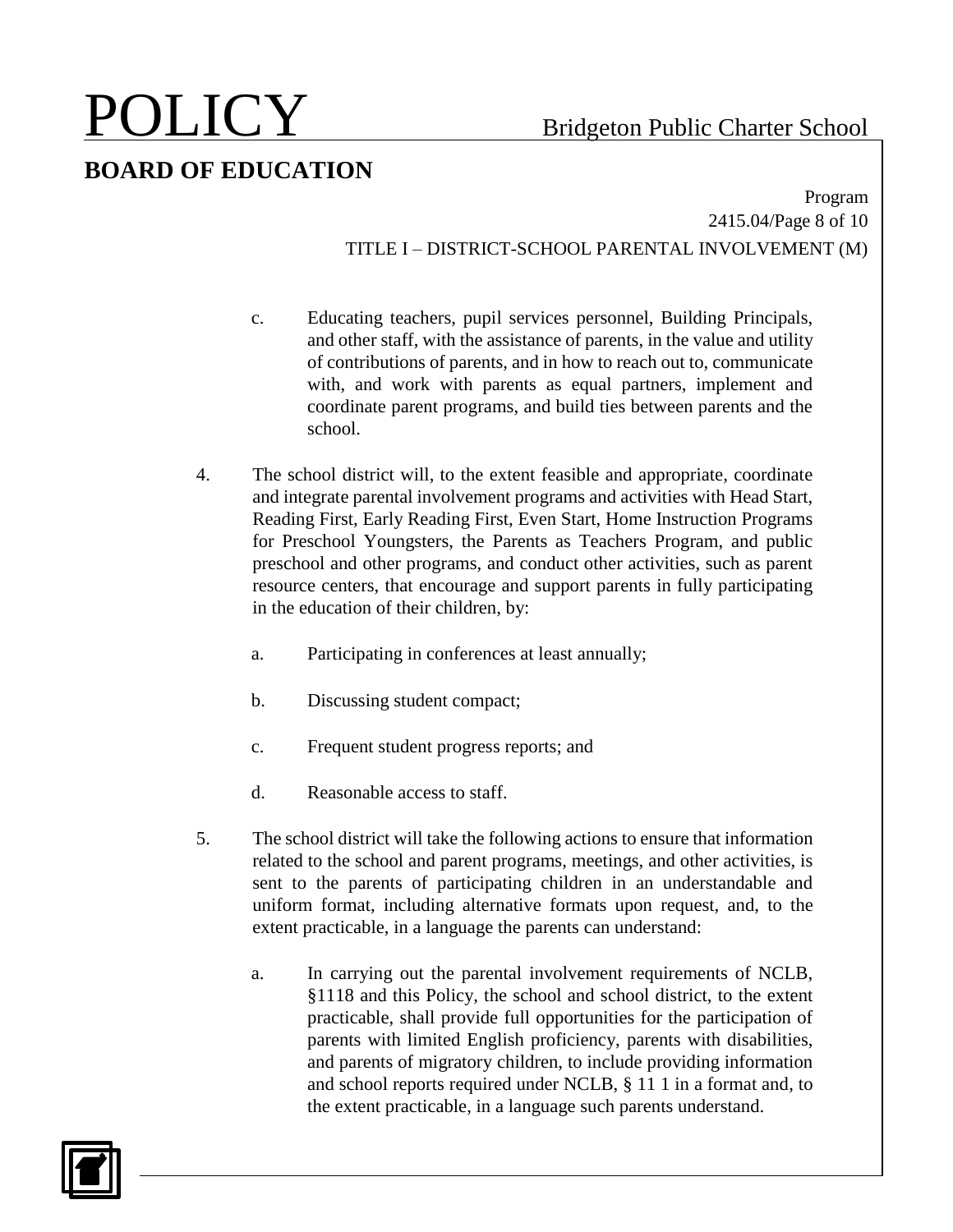### Program 2415.04/Page 9 of 10 TITLE I – DISTRICT-SCHOOL PARENTAL INVOLVEMENT (M)

### DISCRETIONARY DISTRICT-WIDE PARENTAL INVOLVEMENT POLICY **ACTIVITIES**

The additional information outlined below lists and describes discretionary activities the school district, in consultation with its parents, may undertake to build parents' capacity for involvement in the school and school system to support their children's academic achievement:

Involving parents in the development of training for teachers, the Principal, and other educators to improve the effectiveness of that training;

Providing necessary literacy training for parents from Title I, Part A funds, if the school district has exhausted all other reasonably available sources of funding for that training;

Paying reasonable and necessary expenses associated with parental involvement activities, including transportation and child care costs, to enable parents to participate in schoolrelated meetings and training sessions;

Training parents to enhance the involvement of other parents;

In order to maximize parental involvement and participation in their children's education, arranging school meetings at a variety of times, or conducting in-home conferences between teachers or other educators, who work directly with participating children, with parents who are unable to attend those conferences at school;

Adopting and implementing model approaches to improving parental involvement;

Developing appropriate roles for community-based organizations and businesses, including faith-based organizations, in parental involvement activities; and

Providing other reasonable support for parental involvement activities under Section 1118 as parents may request.

ADOPTION